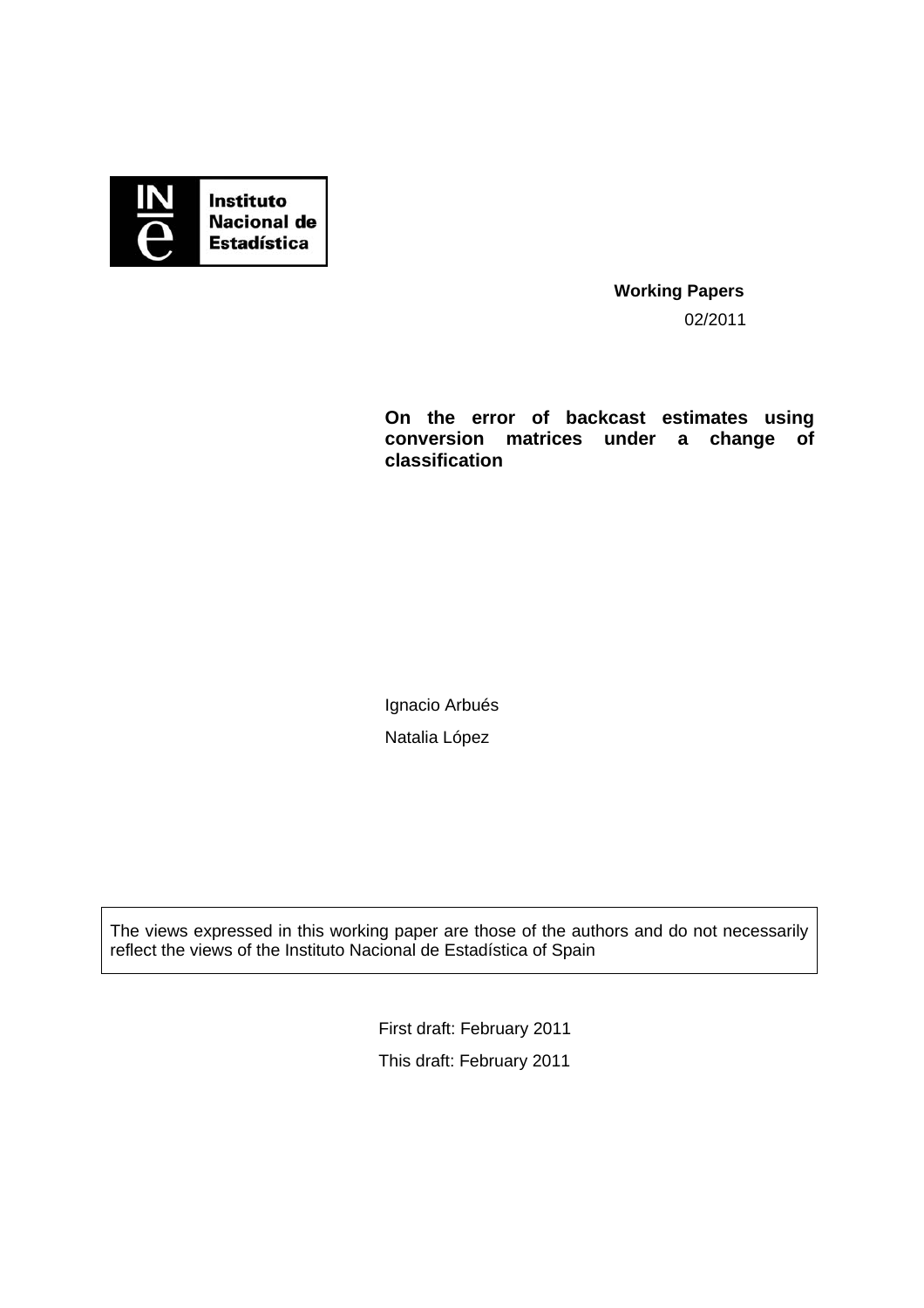## **On the error of backcast estimates using conversion matrices under a change of classification**

## **Abstract**

The classifications used by statistical agencies are sometimes updated. Hence, for the sake of comparability, it is necessary to estimate data from past periods according to the new classification. A frequently used method to calculate the estimates is through the use of Conversion Matrices. We present a theoretical analysis of this method and show with a practical example that it is possible to obtain useful estimates of the error.

## **Keywords**

Change of Classification, Backcasting

## **Authors and Affiliations**

Ignacio Arbués

Natalia López

Dirección General de Metodología, Calidad y Tecnologías de la Información y las Comunicaciones, Instituto Nacional de Estadística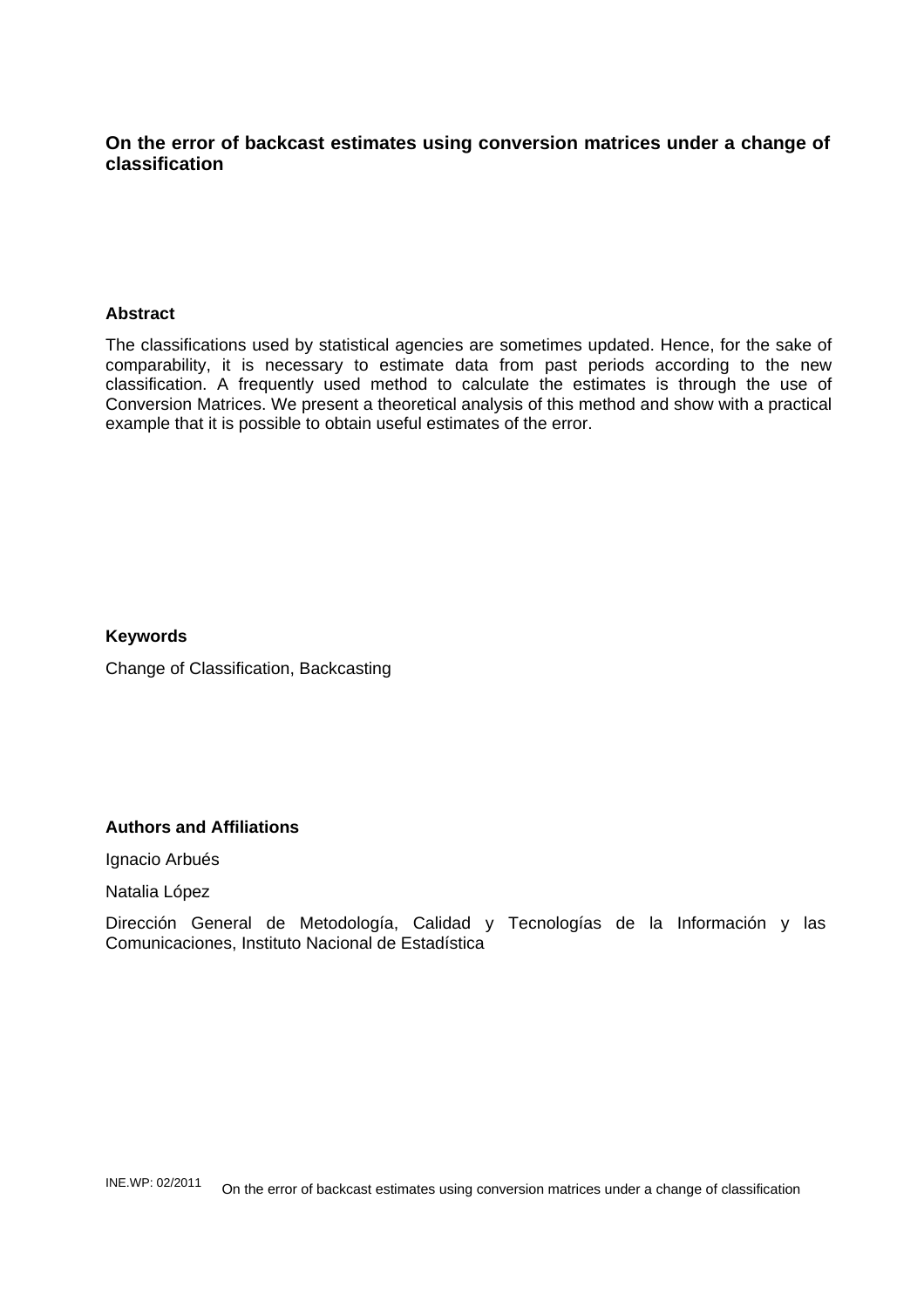# On the error of backcast estimates using conversion matrices under a change of classification

Ignacio Arbués<sup>∗</sup> and Natalia López Instituto Nacional de Estadística, Spain

February 18, 2011

#### Abstract

Official statistics agencies produce disaggregated data according to different classifications (of economic activities, products, occupations, . . . ). When these classifications become obsolete, their replacement in the statistical production is a difficult task from many points of view. One of the difficult issues is the necessity to provide retrospective data according to the new classification, for otherwise the users would not have comparable data nor long time series. The calculation of these retrospective data (backcasting) is performed most often either by a micro approach, that is, by reclassifying the micro-data of previous periods according to the new classification or by the Conversion Matrices Method (CMM), that consists of using data classified according to both classifications (since usually there is an overlapping period) to calculate the coefficients of some conversion matrices that are used to estimate the unknown aggregates of the past as linear combinations of the known ones. This method lacks not only theoretical support but also diagnostic tools to assess the quality of the estimates. In this paper, we propose a method to estimate the error of the CMM and present the results of a practical application of the method to the change from revision 1.1 to revision 2 of the Statistical Classification of Economic Activities in the European Community (NACE).

<sup>\*</sup>Corresponding author. Email: iarbues@ine.es; Instituto Nacional de Estadística, Castellana 183, 28071, Madrid, Spain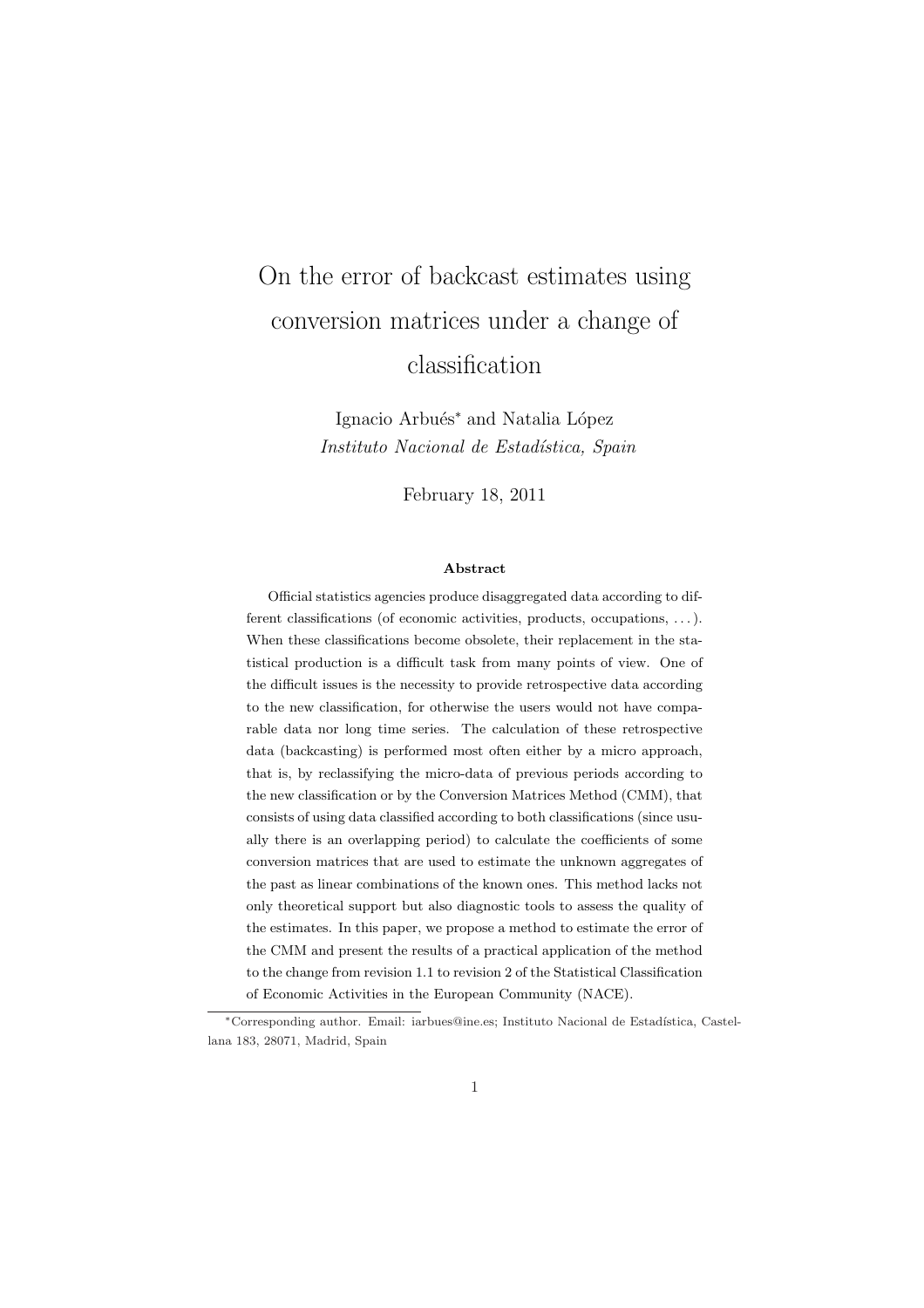# 1 Introduction

Together with the main aggregates that describe the whole economy of the geographical area of interest, statistical agencies usually produce more detailed data. These data are obtained as a breakdown of the large aggregates according to different classifications. For instance, we can obtain the production activity of industrial branches using the National Classification of Economic Activities CNAE-09, that is, the Spanish version of NACE Rev. 2 –Statistical classification of economic activities in the European Community–, employment by occupation according to CNO (National occupation classification), the household expenditures by expenditure group COICOP/HBS (Classification Of Individual Consumption by Purpose, used in the Household Budget Surveys). Since the economy is always changing, after some time, these classifications become obsolete and are no longer considered as useful tools to provide an accurate description of the subject under study. Then, a new classification is designed –increasingly often by a supra-national institution– and statistical agencies are requested to adapt their statistics to it.

The adaptation of the statistical production to a new classification is largely an organizational issue, not so much a methodological one. However, the users often need to compare the disseminated data with data from the past. If the data of different periods are in different classifications it is not possible, for example, to apply econometric methods or, at best, it becomes extremely difficult. Thus arises a requirement to the producer of statistics to provide at least an estimation of aggregates according to the new classification corresponding to time periods prior to the change of classification. This is what is known among the official statisticians as 'backcasting'.

NACE is the statistical classification of economic activities in the European Community and is part of an integrated system of classifications developed under the vigilance of United Nations Statistical Division. It has a hierarchical structure that codes the universe of economic activities. This structure is as follows:

- Sections: Alphabetical code.
- Divisions: two-digit numerical code.
- Groups: three-digit numerical code.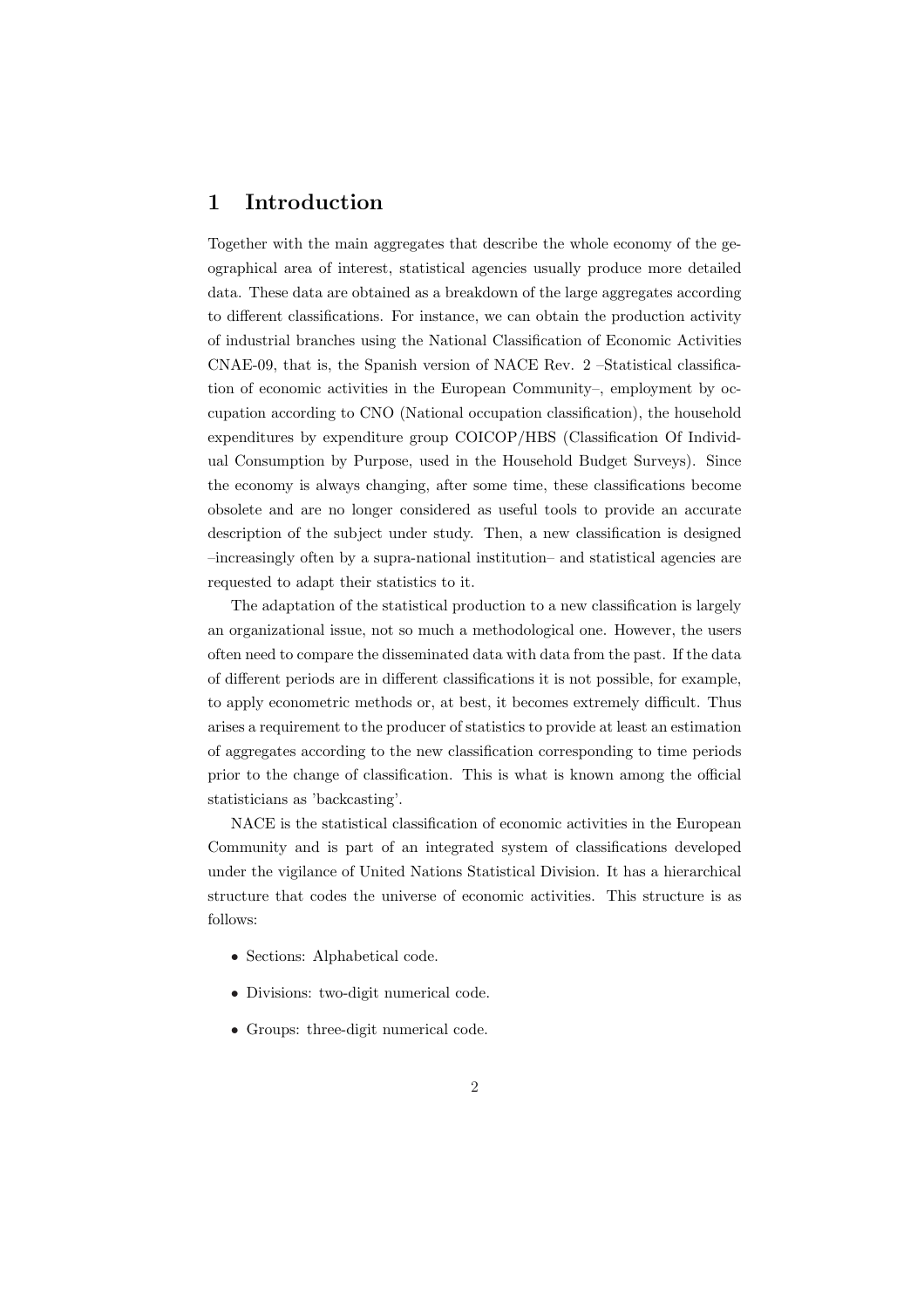• Classes: four- digit numerical code.

The first version of NACE appeared in 1970, but it did not allowed comparison with other international classifications and that was the reason why in 1990 NACE rev. 1 was produced, with ISIC rev. 3 as a starting point. In 2002 was established NACE rev. 1.1, that introduced some updates and in that year started the procedure of full revision the NACE. The new version, NACE rev. 2, is applied since January 1st, 2009. The changes of NACE have as a consequence a break of continuity of time series data. That is why it is necessary to 'backcast'.

Roughly, it can be said that there are two different approaches to perform the task. One of them is generally known as micro-approach and it is essentially a repetition of the calculations that were originally performed when the data according to the old classification were produced, but now with the micro-data classified according to the new classification. Besides sampling problems (when the classification is used for stratification) discussed for example in [1], what is produced with this method can be considered not as an estimate, but an exact recalculation. Unfortunately, to recode the micro-data is usually very costly and in many cases not feasible.

The most popular alternative approach is known as Conversion Matrices Method (CMM) and consists of estimating the aggregates according to the new classification as a linear combination of the aggregates according to the old one. The aggregates can be arranged in a vector and thus, the new vector can be obtained as the product of a matrix of coefficients times the old vector. This method is discussed, for example in [2], [3] and [4].

There are some decisions to take when producing backcast data, but most of them belong to the next two kinds:

- Choice of the method to use for the estimation.
- Trade-offs between quality and amount of information provided. For example, how far in the past or what level of detail can be achieved without seriously compromising the quality.

The main problem here is that it is very difficult to take such decisions without a measure of the quality of the estimates and that is precisely what the CMM lacks. Consequently, in the past, the estimates have been analyzed only in empirical and informal ways, such as visual inspection of the time series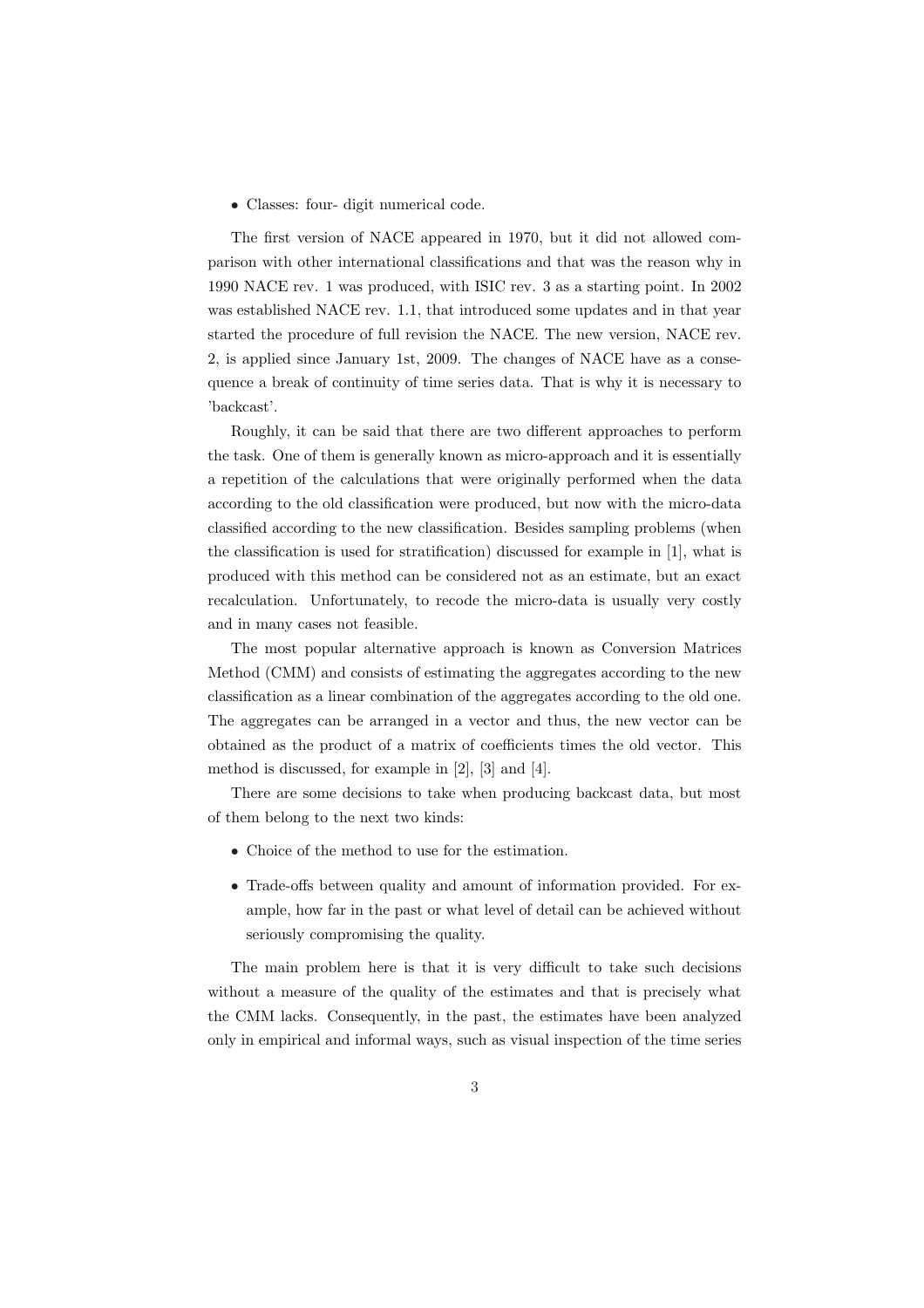mainly focused on their stability. The fact that a time series is stable in time does not guarantee at all that it is an accurate estimate of the theoretical one (that is, the one that would had been calculated if the new classification were been used at the time).

In fact, there is a third approach, in which no use of the micro-data is made at all, using instead econometric models. This happens to be the most developed approach in the literature (see [5] or [6] ), but it is mostly of interest for analysts outside the statistical institutions, that do not have access to the micro-data.

In this paper, we tackle the problem of estimating the error of the estimates produced by the CMM, thus providing a tool to take the above-mentioned decisions with greater awareness of the consequences on quality. In section 2, we describe the CMM as is usually applied, in section 3, we present our estimates of the error, in section 4 the results of an application to real data are discussed.

# 2 Calculation of conversion matrices

Let us introduce some notation. We will denote by  $P_t$  the population of period t, with  $t = 1, \ldots, T$ , and then, we identify with an index i ranging from 1 to N the units in  $P = \bigcup_{t=1}^{T} P_t$ . The value of the variable of interest measured at time t and unit i is denoted by  $x_{i,t}$ .

Every unit  $i$  belongs to a class<sup>1</sup> according to the old classification, which we denote by  $\alpha(i)$  and according to the new one,  $\beta(i)$ . Let us assume that when the old classification was being used, the objects of interest were the population totals

$$
X_t^{\ell}(\alpha) := \sum_{\alpha(i) = \ell} x_{i,t} \tag{1}
$$

and after the change of classification the new objects of interest are

$$
X_t^j(\beta) := \sum_{\beta(i)=j} x_{i,t}.\tag{2}
$$

We denote by  $S_t^{\ell}$  the subsample of class  $\ell$  at time t. In order to avoid inessential complications, we assume that the sample is obtained by simple random sampling and the totals according to the old classification were estimated

 $1$ We use now the word 'class' in a generic sense, not specifically the four-digit activities of NACE.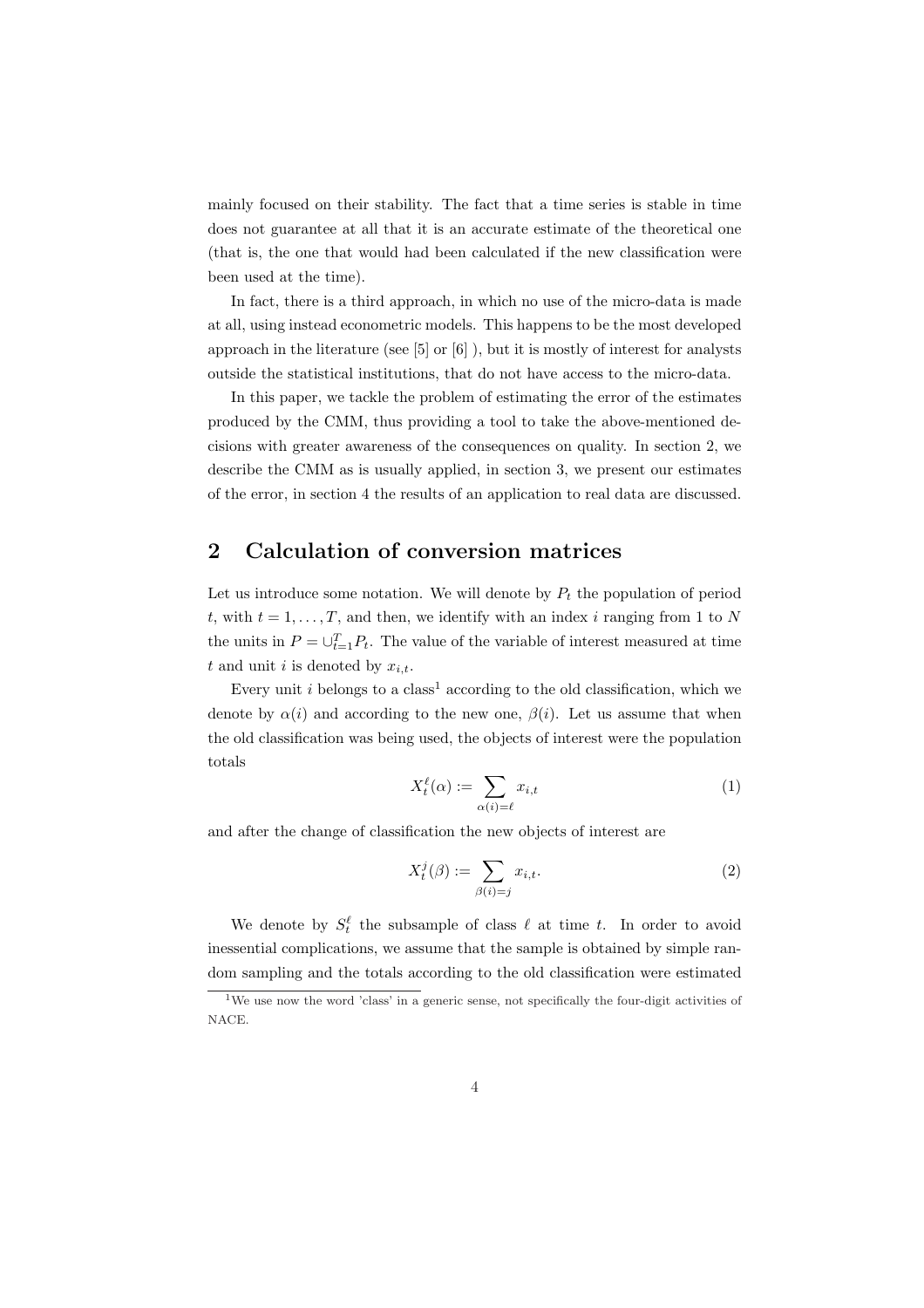by the Horvitz-Thompson estimator

$$
\hat{X}_t^{\ell}(\alpha) := \frac{M^{\ell}}{m^{\ell}} \sum_{i \in S_t^{\ell}} x_{i,t},\tag{3}
$$

where  $M^{\ell}$  is the size of the strata (class)  $\ell$  and  $m^{\ell}$  is the size of the subsample. We may also consider

$$
X_t^{\ell,j}(\alpha,\beta) = \sum_{\alpha(i)=\ell,\beta(i)=j} x_{i,t},\tag{4}
$$

that is, the total obtained using the units that belong to class  $\ell$  according to the old classification and to  $j$  according to the new one.

Let us now consider the following expression

$$
\pi_t^{j/\ell} = \frac{X_t^{j,\ell}(\alpha,\beta)}{X_t^{\ell}(\alpha)}.
$$
\n(5)

Depending on the nature of the variable  $x_{i,t}$ ,  $\pi_t^{j/\ell}$  can be interpreted as a conditional probability. In the example of section 4,  $x_{i,t}$  is the turnover of industrial enterprises. Then, we may regard  $\pi_t^{j/\ell}$  as the conditional probability of a currency unit to be spent to purchase a product of class j according to  $\beta$ , given that it is spent to purchase a product of class  $\ell$  of  $\alpha$ .

The numerator in (5) cannot be calculated if we do not know the classification of the units in both  $\alpha$  and  $\beta$ . We will assume that this is known for a time D (double classification period). In fact, rather than  $\pi_D^{j/\ell}$ , we will have,

$$
\hat{\pi}_D^{j/\ell} = \frac{\hat{X}_D^{j,\ell}(\alpha,\beta)}{\hat{X}_D^{\ell}(\alpha)},\tag{6}
$$

where

$$
\hat{X}_D^{j,\ell}(\alpha,\beta) = \frac{M^{\ell}}{m_{\ell}} \sum_{i \in S_D^{\ell}, \beta(i) = j} x_{i,D},\tag{7}
$$

and consequently,

$$
\hat{\pi}_D^{j/\ell} = \frac{\sum_{i \in S_D^{\ell}, \beta(i) = j} x_{i,D}}{\sum_{i \in S_D^{\ell}} x_{i,D}}.
$$
\n(8)

That means that the 'conditional probability' is estimated in the sample  $S_D^{\ell}$ . Using  $\hat{\pi}_{D}^{j/\ell}$ , the estimate of the totals  $X_i^j(\beta)$  by the conversion matrix method would be,

$$
\hat{\hat{X}}_t^j(\beta|\alpha) = \sum_{\ell} \hat{\pi}_D^{j/\ell} \hat{X}_t^{\ell}(\alpha).
$$
\n(9)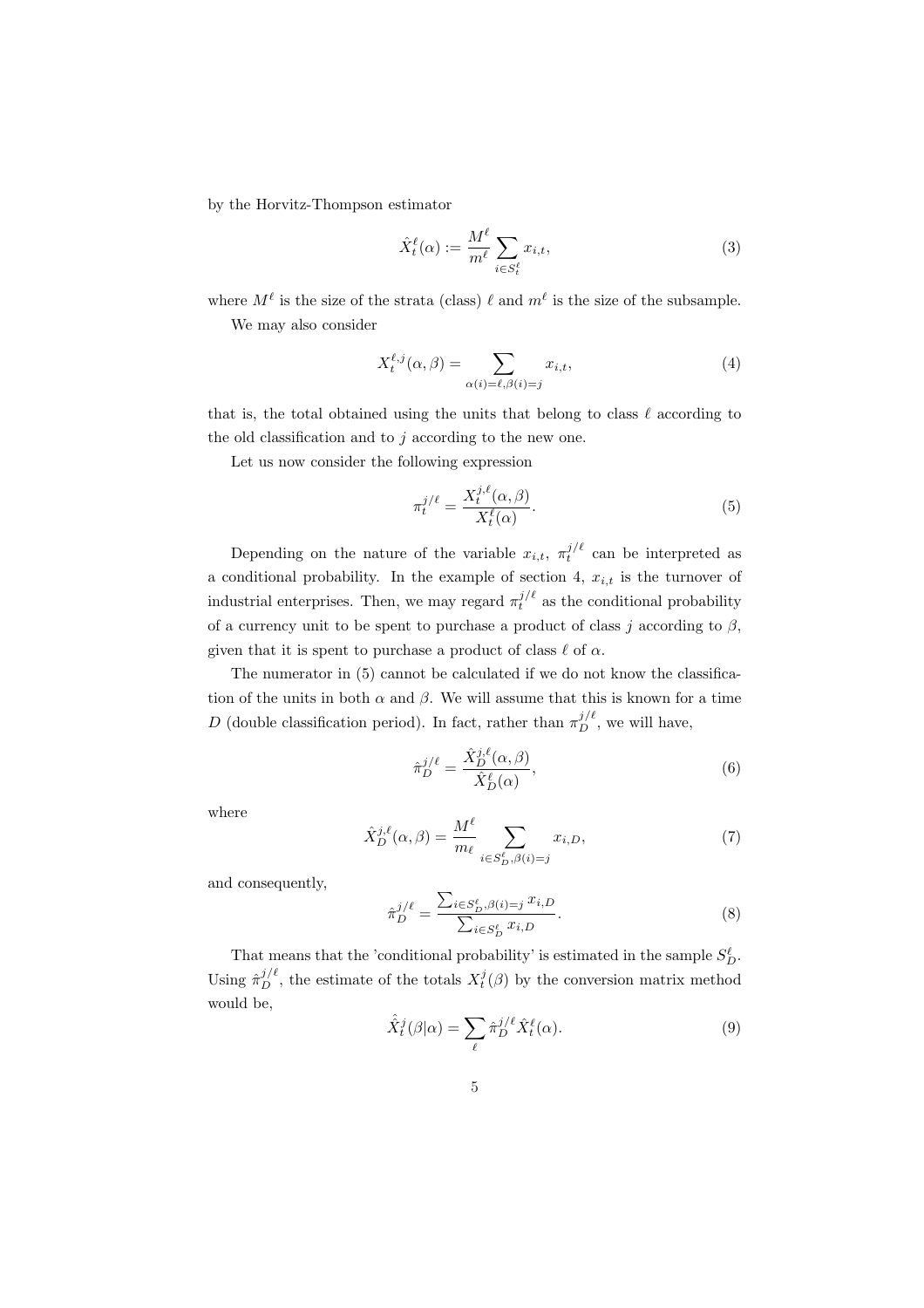We can decompose the error of these estimates as

$$
X_t^j(\beta) - \hat{X}_t^j(\beta|\alpha) + \hat{X}_t^j(\beta|\alpha) - \hat{\hat{X}}_t^j(\beta|\alpha), \tag{10}
$$

where

$$
\hat{X}_t^j(\beta|\alpha) = \sum_{\ell} \pi_D^{j/\ell} \hat{X}_t^{\ell}(\alpha).
$$
\n(11)

In this paper, we will focus on the first difference in  $(10)$ , assuming that the estimates of  $\pi_D^{j/\ell}$  are good enough.

We can write (11) in matrix form as

$$
\hat{X}_t(\beta|\alpha) = \Pi_D \hat{X}_t^{\ell}(\alpha),
$$

where the vector  $\hat{X}_t(\beta|\alpha)$  and  $\hat{X}_t(\alpha)$  contain the estimates corresponding to all activities, and  $\Pi_D$  is the conversion matrix with as many rows as classes is  $\beta$ and as many columns as classes in  $\alpha$ .

#### 2.1 Seasonal variant

When the variable under study has seasonal behaviour, (11) may provide a poor estimate. In order to see this, let us consider that the method is applied to monthly data from  $y$  complete years, and  $D$  is December of year  $y$ . If for certain j and  $\ell$ , the intersection of classes  $\alpha^{\ell}$  and  $\beta^{j}$  contains units with a seasonal pattern different from the remainder of  $\alpha^{\ell}$ , then  $\pi_D^{j/\ell}$  will not represent a good estimate in the 'conditional probability' sense.

As an example, consider  $\ell = 15$  and  $j = 11$ , where  $\alpha$  is NACE rev. 1.1 and  $\beta$  is NACE rev. 2. Class  $\alpha^{\ell}$  comprises both food and beverages and  $\beta^{j}$ includes only beverages. The production of beverages shows a markedly different seasonal pattern from food. Consequently, the sales of beverages,  $X_t^{\ell,j}(\alpha,\beta)$ varies strongly among the months of the year as a share of the total  $X_t^{\ell}(\alpha)$ . In particular, the  $\hat{\pi}_{D}^{11/15}$  computed with December of year y will be too small to estimate  $X_t^{11}(\beta)$  in the summer months, when the sales of beverages are greatest.

On the other hand, for short-term indicators (i.e., with more than one data per year), the units are classified according to  $\alpha$  and  $\beta$  for at least a whole year. Let us assume for simplicity that the double classification period ranges from  $t = T - s + 1$  to T, where  $s = 12$  for monthly data and  $s = 4$  for quarterly data.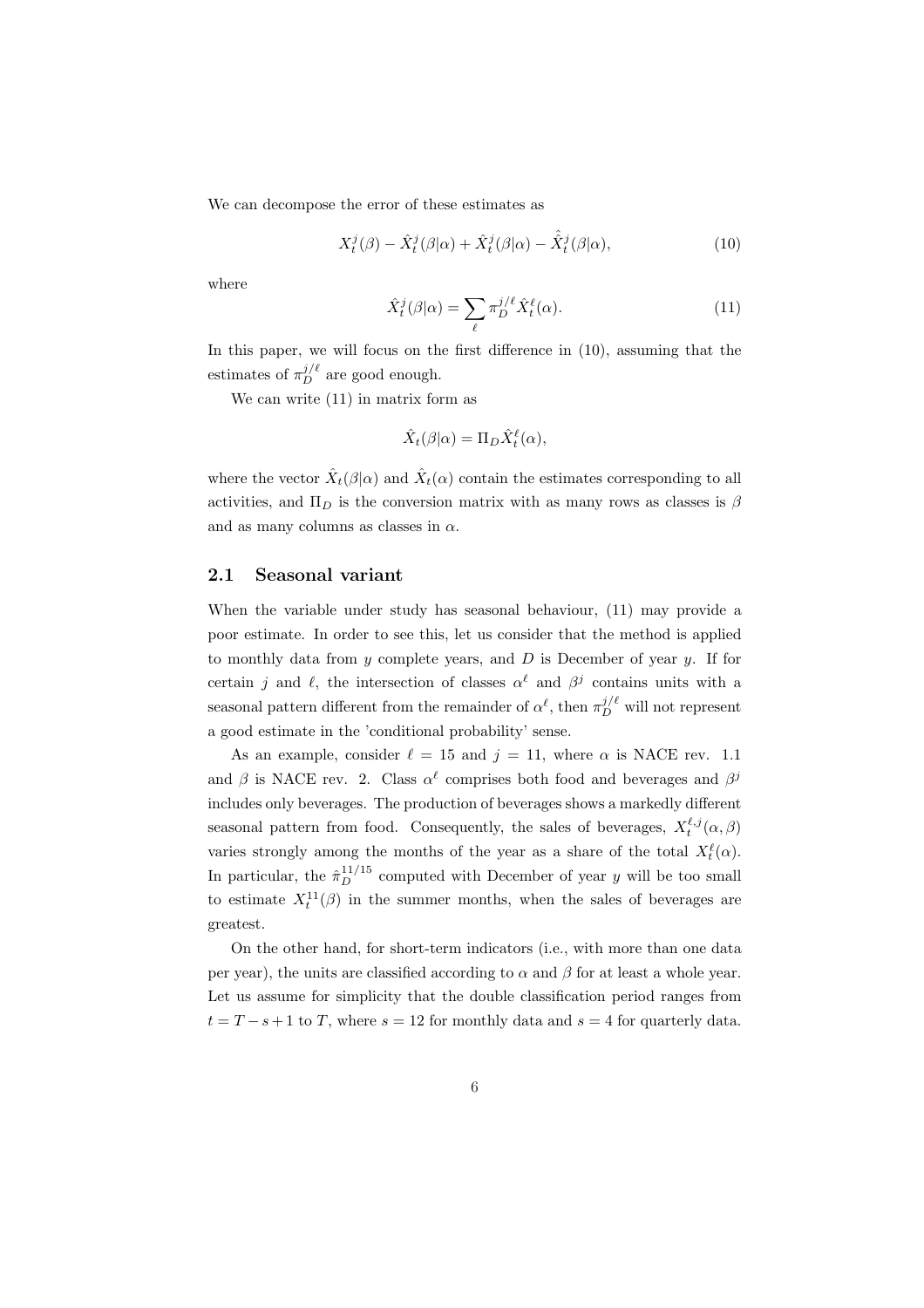Then, we will use the estimate

$$
\hat{X}_t^j(\beta|\alpha) = \sum_{\ell} \pi_{D(t)}^{j/\ell} \hat{X}_t^{\ell}(\alpha),\tag{12}
$$

where  $D(t)$  is  $T - s + \text{rem}(t, s)$  and  $\text{rem}(t, s)$  is the remainder of the integer division of t by s. In order to avoid cumbersome notation, we will make the dependency of  $D$  on  $t$  implicit, thus writing  $D$  when no ambiguity arises.

# 3 Estimation of the error

In this section, we will estimate the error of the conversion matrix estimate (CME) of  $X_t(\beta)$ . We can write the error of  $\beta^j$  as

$$
E_t^j = X_t^j(\beta) - \hat{X}_t^j(\beta|\alpha). \tag{13}
$$

The estimator for the total of  $\alpha^{\ell}$  can be also written as

$$
\hat{X}_t^{\ell} = \frac{M^{\ell}}{m_{\ell}} \sum_{\alpha(i) = \ell}^{N} x_{it} I_i,
$$

where  $I_i$  is a sample membership indicator that equals one if the unit i is in the sample and zero otherwise.

Taking into account that  $\hat{X}^j_t(\beta|\alpha) = \Pi_T \hat{X}^\ell_t(\alpha)$ , we obtain

$$
E_t^j = \sum_{\beta(i)=j} x_{it} - \sum_{\ell} \pi_D^{j/\ell} \frac{M^{\ell}}{m_{\ell}} \sum_{\alpha(i)=l} x_{it} I_i = \sum_{i=1}^N b_i^j x_i - \sum_{i=1}^N \sum_{\ell} \pi_D^{j/\ell} \frac{M^{\ell}}{m_{\ell}} a_i^{\ell} x_i I_i,
$$

where  $b_i^j$  and  $a_i^{\ell}$  are indicator variables such that  $b_i^j = 1$  and  $a_i^{\ell} = 1$  if and only if i belongs to  $\alpha^{\ell}$  and  $\beta^{j}$ . Let us introduce the following notation,

$$
e_i^j = b_i^j - \sum_{\ell} \pi_D^{j/\ell} \frac{M^{\ell}}{m^{\ell}} a_i^{\ell} I_i.
$$

Then the error can be expressed more succinctly as

$$
E_t^j = \sum_{i=1}^N x_{i,t} e_i^j.
$$
 (14)

Our aim is to estimate the mean squared error, that is,  $\mathbf{E}[(E_t^j)^2]$ .

Now, we propose a model for the relationship between the values of the variable under study at the double classification period  $D$  and their values at  $t$ .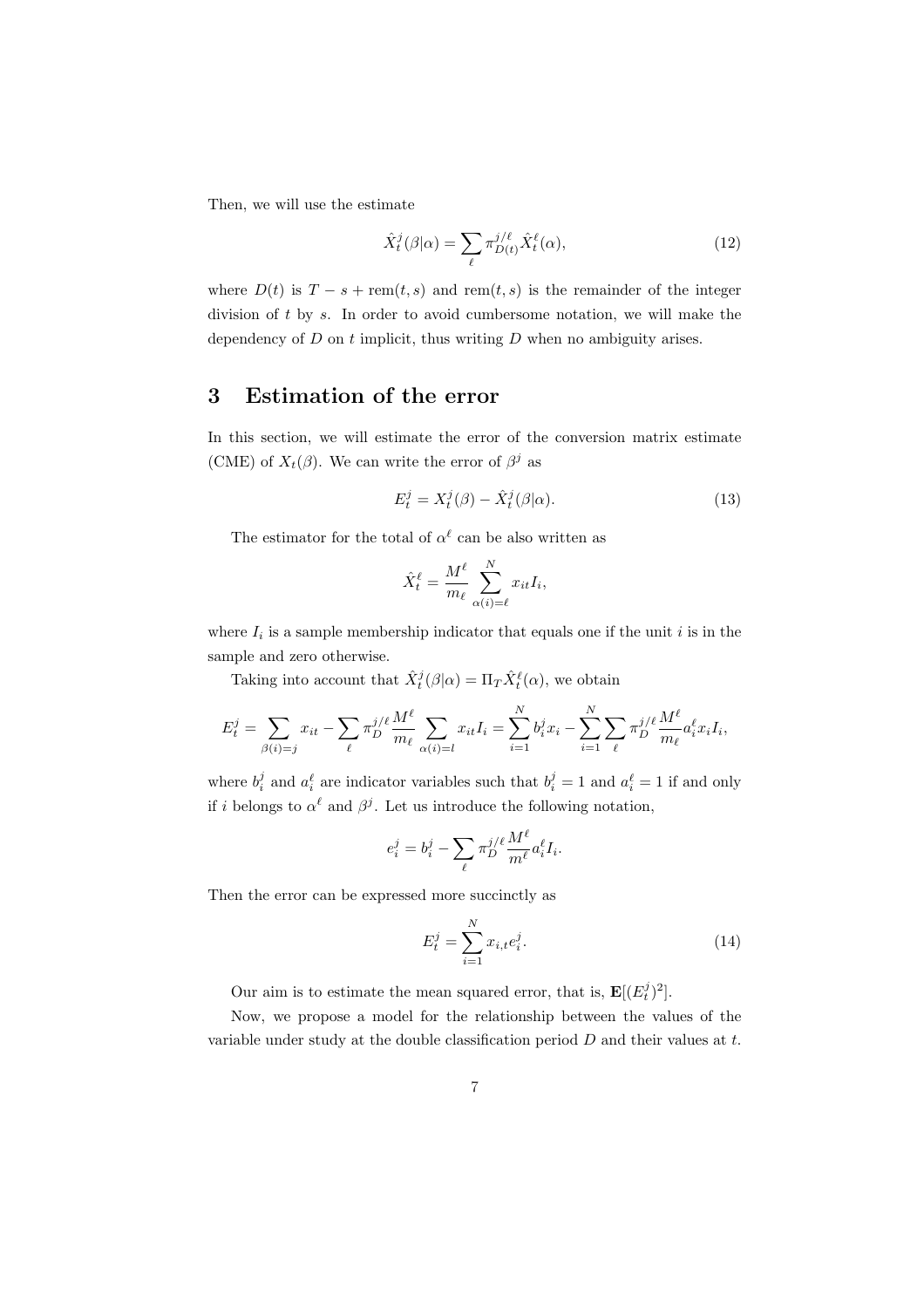In particular, we express  $x_{i,t}$  as the product of the value at time D,  $x_{i,D}$  times the sum of one plus a random term  $\zeta_{i,t}$ , that is,

$$
x_{i,t} = x_{i,D}(1 + \zeta_{i,t}) \quad \text{or} \quad x_{i,t} = x_{i,D} + \eta_{i,t}, \tag{15}
$$

where  $\eta_{i,t} = x_{i,D} \zeta_{i,t}$ .

Let us denote by  $\eta_t^{\alpha,\ell} = \sum$  $\alpha(i) = \ell \eta_{i,t}, \eta_t^{\beta,j} = \sum$  $\beta(i)=j$   $\eta_{i,t}$ , where i runs along the population. By  $\zeta$ , we mean the matrix  $\{\zeta_{i,t}\}_{i,t}$ . We will make the following assumptions on their moments.

**Assumption 1.** The moments of  $\zeta_{i,t}$  depend only on the class of i according to  $\alpha$ , that is, we can write

$$
\mathbf{E}[\zeta_{i,t}] = \mu_t^{\alpha(i)} \tag{16}
$$

$$
\mathbf{Var}[\zeta_{i,t}] = \sigma_t^{2.\alpha(i)}.
$$
\n(17)

This assumption is necessary to prevent the results to depend on unknown moments that we would not be able to estimate without having the units classified according to  $\beta$ .

#### **Assumption 2.** If  $i \neq i'$ , then  $\zeta_{i,t}$  and  $\zeta_{i',t}$  are independent.

This assumption is restrictive, but we consider that it is an acceptable simplification for a first approach. It remains for future work to allow for a certain degree of dependence across i.

#### Assumption 3. The selection of the sample is independent from ζ.

We will first decompose the error in two terms.

Proposition 1. If assumptions 1, 2 and 3 hold, then the expected squared error can be decomposed as

$$
\mathbf{E}\left[\left(E_t^j\right)^2\right] = \mathbf{E}[\mathbf{E}[E_t^j|\zeta]^2] + \mathbf{E}[\mathbf{V}[E_t^j|\zeta]],\tag{18}
$$

where

$$
\mathbf{E}[E_t^j|\zeta] = \eta_t^{\beta,j} - \sum_{\ell} \pi_D^{j/\ell} \eta_t^{\alpha,\ell} \tag{19}
$$

$$
\mathbf{V}[E_t^j|\zeta] = \sum_{\ell} (\pi_D^{j/\ell})^2 V^{\ell} \tag{20}
$$

and  $V^{\ell}$  is the variance in the sampling distribution of the estimator  $\hat{X}_{t}^{\ell}(\alpha)$ .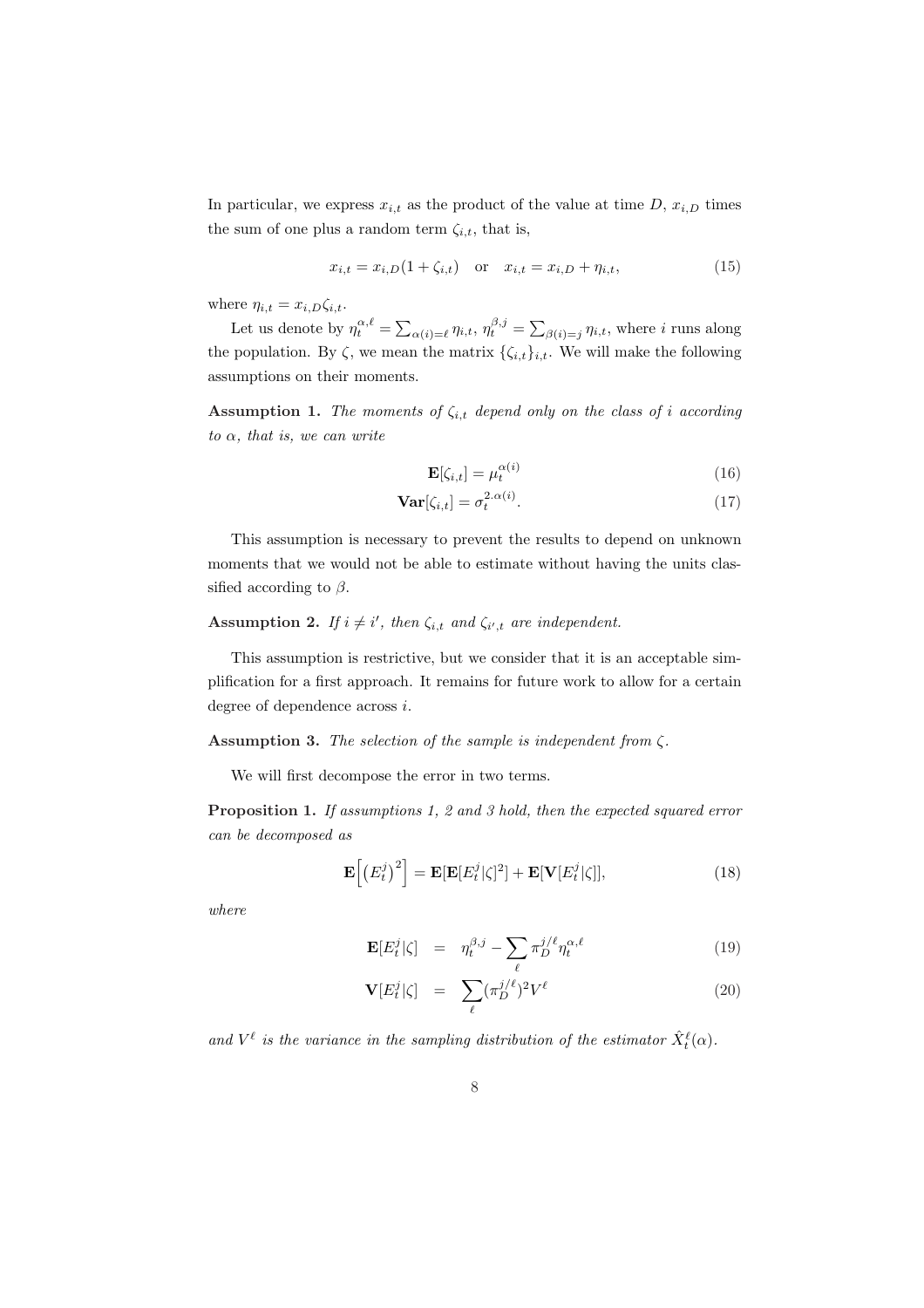Proof. We can see that (18) holds as follows.

$$
\mathbf{E}\left[(E_t^j)^2\right] = \mathbf{E}\left[\mathbf{E}[(E_t^j)^2|\zeta]\right] =
$$
\n
$$
= \mathbf{E}\left[\mathbf{E}[(E_t^j)^2|\zeta]\right] - \mathbf{E}\left[\mathbf{E}[(E_t^j)|\zeta]^2\right] + \mathbf{E}\left[\mathbf{E}[(E_t^j)|\zeta]^2\right] =
$$
\n
$$
= \mathbf{E}\left[\mathbf{E}[(E_t^j)^2|\zeta] - \mathbf{E}[(E_t^j)|\zeta]^2\right] + \mathbf{E}\left[\mathbf{E}[(E_t^j)|\zeta]^2\right] =
$$
\n
$$
= \mathbf{E}\left[\mathbf{V}[E_t^j|\zeta]\right] + \mathbf{E}\left[\mathbf{E}[(E_t^j)|\zeta]^2\right]
$$

where the first identity holds by the law of total expectation and the last one by the definition of  $\text{Var}[\cdot|\zeta]$ .

Let us now analyze  $\mathbf{E}[E_t^j | \zeta]$ . From (12), (13) and the unbiasedness of  $\hat{X}_t^{\ell}(\alpha)$ we have

$$
\mathbf{E}[E_t^j|\zeta] = X_t^j(\beta) - \sum_{\ell} \pi_D^{j/\ell} X_t^{\ell}(\alpha).
$$
 (21)

On the other hand,

$$
X_t^{\ell}(\alpha) = X_D^{\ell}(\alpha) + \eta_{\alpha,t}^{\ell} \qquad X_t^j(\beta) = X_D^j(\beta) + \eta_{\beta,t}^j.
$$

Thus, we can replace  $X_t^j(\beta)$  and  $X_t^{\ell}(\alpha)$  in (13) and we get

$$
\mathbf{E}[E_t^j|\zeta] = \left\{ X_D^j(\beta) - \sum_{\ell} \pi_D^{j/\ell} X_D^{\ell}(\alpha) \right\} + \left\{ \eta_t^{\beta,j} - \sum_{\ell} \pi_D^{j/\ell} \eta_t^{\alpha,\ell} \right\}.
$$

We can see that the first term is equal to zero,

$$
X_D^j(\beta) - \sum_{\ell} \pi_D^{j/\ell} X_D^{\ell}(\alpha) = X_D^j(\beta) - \sum_{\ell} \frac{X_D^{j,\ell}(\alpha, \beta)}{X_D^{\ell}(\alpha)} X_D^{\ell}(\alpha) =
$$
  

$$
= X_D^j(\beta) - \sum_{\ell} X_D^{j,\ell}(\alpha, \beta) = 0,
$$

so we arrive to (19). It only remains to check (20), but this amounts to realize that conditional to  $\zeta$ ,  $E_t^j$  is a linear combination of the errors of the estimators  $\hat{X}_{t}^{\ell}(\alpha)$ .  $\Box$ 

For the practical application of proposition 1, of the two terms of the decomposition (18), the second can be replaced by its sample counterpart, but in order to obtain the first one, we will have to do some further work, which is summarized in the following proposition.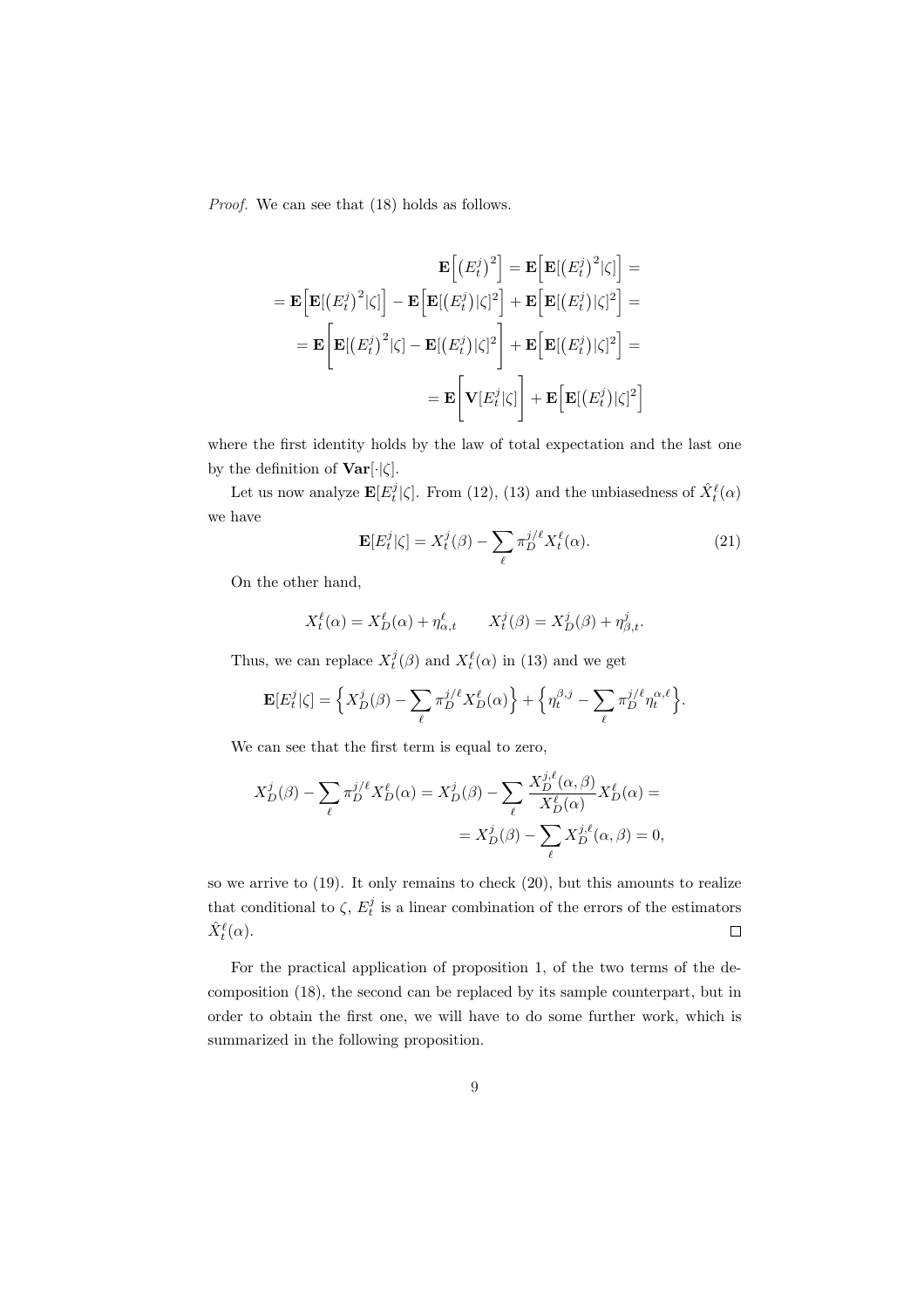Proposition 2. In the assumptions of proposition 1,

$$
\mathbf{E}[\mathbf{E}[E_t^j|\zeta]^2] = \sum_{\ell} \sigma_t^{2,\ell} \left\{ (1 - 2\pi_D^{j/\ell}) Q_D^{\ell,j} + (\pi_D^{j/\ell})^2 Q_D^{\ell} \right\} \tag{22}
$$

where

$$
Q_D^{\ell,j} = \sum_{\alpha(i) = \ell, \beta(i) = j} x_{i,D}^2,
$$
  

$$
Q_D^{\ell} = \sum_{\alpha(i) = \ell} x_{i,D}^2.
$$

Proof. We have to calculate the expectation of the squared conditional expectation in (19).

$$
\mathbf{E}[(\eta_t^{\beta,j} - \sum_{\ell} \pi_D^{j/\ell} \eta_t^{\alpha,\ell})^2] =
$$
\n
$$
= \mathbf{E}\Big[ \Big( \sum_{i=1}^N b_i^j \eta_{i,t} - \sum_{i=1}^N \sum_{\ell} \pi_D^{j/\ell} a_i^{\ell} \eta_{i,t} \Big)^2 \Big] =
$$
\n
$$
= \mathbf{E}\Bigg( \Big[ \sum_{i=1}^N \eta_{i,t} (b_i^j - \sum_{\ell} \pi_D^{j/\ell} a_i^{\ell}) \Big]^2 \Bigg) =
$$
\n
$$
= \mathbf{E}\Bigg( \sum_{i,i'} \eta_{i,t} \eta_{i',t} (b_i^j - \sum_{\ell} \pi_D^{j/\ell} a_i^{\ell}) (b_{i'}^j - \sum_{\ell} \pi_D^{j/\ell} a_{i'}^{\ell}) \Bigg) =
$$
\n
$$
= \sum_{i,i'} (b_i^j - \sum_{\ell} \pi_D^{j/\ell} a_i^{\ell}) (b_{i'}^j - \sum_{\ell} \pi_D^{j/\ell} a_{i'}^{\ell}) \mu_t^{\alpha(i)} x_{i,D} \mu_t^{\alpha(i)} x_{i',D} +
$$
\n
$$
+ \sum_{i'} (b_i^j - \sum_{\ell} \pi_D^{j/\ell} a_i^{\ell})^2 \sigma_t^{2,\alpha(i)} x_{i,D}^2 \Bigg)
$$
\n(B)

We calculate the two terms separately.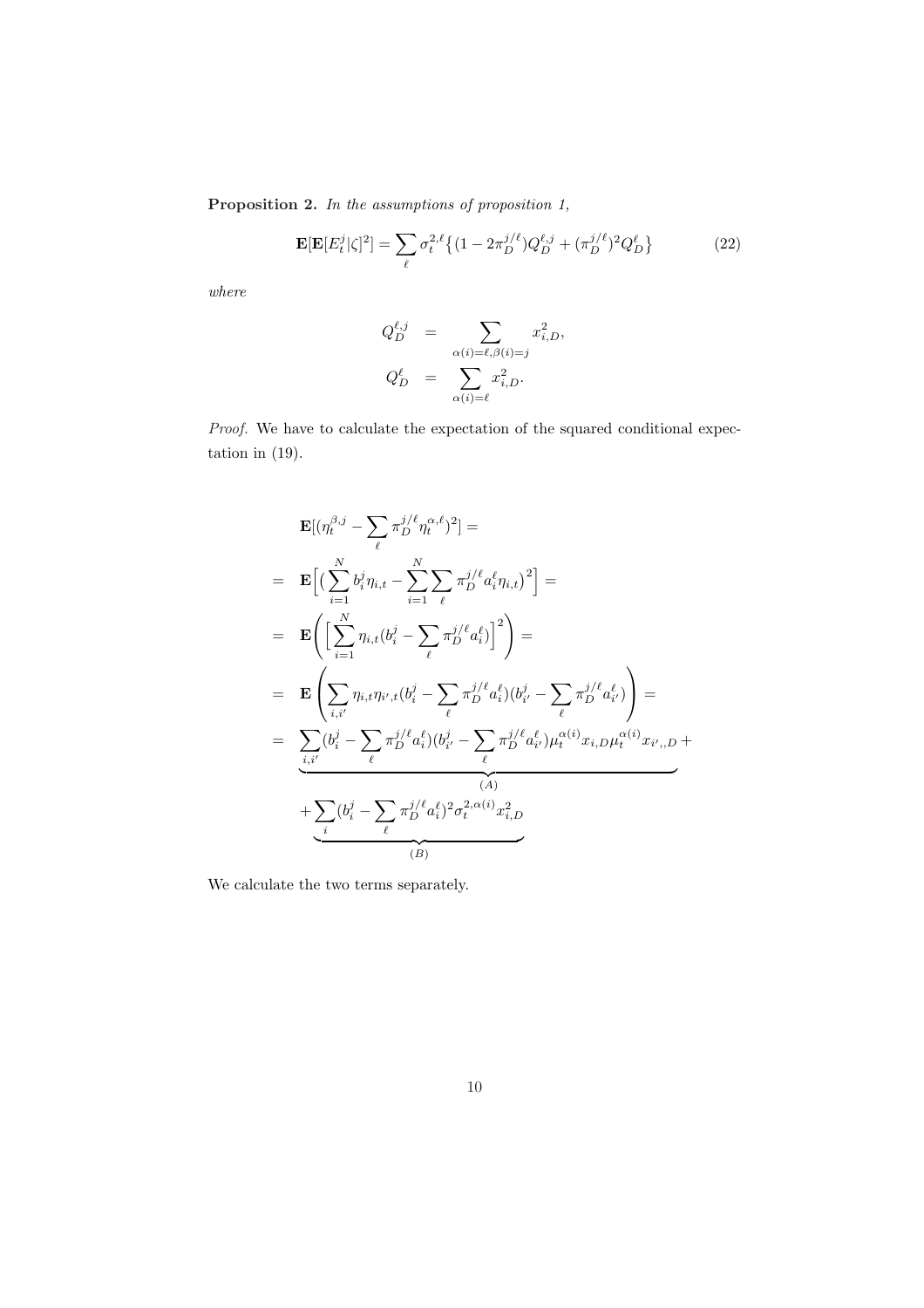$$
\sum_{i,i'} (b_i^j - \sum_{\ell} \pi_D^{j/\ell} a_i^{\ell}) (b_{i'}^j - \sum_{\ell} \pi_D^{j/\ell} a_{i'}^{\ell}) \mu_i^{\alpha(i)} x_{i,T} \mu_i^{\alpha(i)} x_{i',T}
$$
\n
$$
= \left[ \sum_i (b_i^j - \sum_{\ell} \pi_D^{j/\ell} a_i^{\ell}) \mu_i^{\alpha(i)} x_{i,D} \right]^2
$$
\n
$$
= \left[ \sum_{\ell} \sum_{\alpha(i) = \ell} (b_i^j - \pi_D^{j/\ell}) \mu_i^{\alpha(i)} x_{i,D} \right]^2
$$
\n
$$
= \left[ \sum_{\ell} \mu_i^{\ell} \left\{ \sum_{\alpha(i) = \ell} b_i^j x_{i,D} - \pi_D^{j/\ell} \sum_{\alpha(i) = \ell} x_{i,D} \right\} \right]^2
$$
\n
$$
= \left[ \sum_{\ell} \mu_i^{\ell} \left\{ X_D^{\ell,j}(\alpha, \beta) - \pi_D^{j/\ell} X_D^{\ell}(\alpha) \right\} \right]^2 = 0
$$

(B)

$$
\sum_{i} (b_i^j - \sum_{\ell} \pi_D^{j/\ell} a_i^{\ell})^2 \sigma_t^{2, \alpha(i)} x_{i,D}^2
$$
\n
$$
= \sum_{\ell} \sum_{\alpha(i)=\ell} (b_i^j - \pi_D^{j/\ell})^2 x_{i,D}^2 \sigma_t^{2,\ell}
$$
\n
$$
= \sum_{\ell} \sigma_t^{2,\ell} \sum_{\alpha(i)=\ell} (b_i^j - 2b_i^j \pi_D^{j/\ell} + (\pi_D^{j/\ell})^2) x_{i,D}^2
$$
\n
$$
= \sum_{\ell} \sigma_t^{2,\ell} \sum_{\alpha(i)=\ell} (b_i^j x_{i,D} - \pi_D^{j/\ell} x_{i,D})^2
$$
\n
$$
= \sum_{\ell} \sigma_t^{2,\ell} \{ (1 - 2\pi_D^{j/\ell}) Q_D^{\ell,j} + (\pi_D^{j/\ell})^2 Q_D^{\ell} \},
$$

so we conclude.

Among the quantities involved in (22),  $\pi_D^{j/\ell}$ ,  $Q_D^{\ell,j}$  and  $Q_D^{\ell}$  can be estimated with the micro-data of the double-coding periods. The variances  $\sigma_t^{2,\ell}$  pose more difficulties, since they require at least a subsample of units common to both periods  $t$  and  $D$ . In section 4, we show that this sample does not need to be very large.

If we had the full sample at both t and D, we might estimates  $\mu_t^{\ell}$  and  $\sigma_t^{2,\ell}$ 

 $\Box$ 

(A)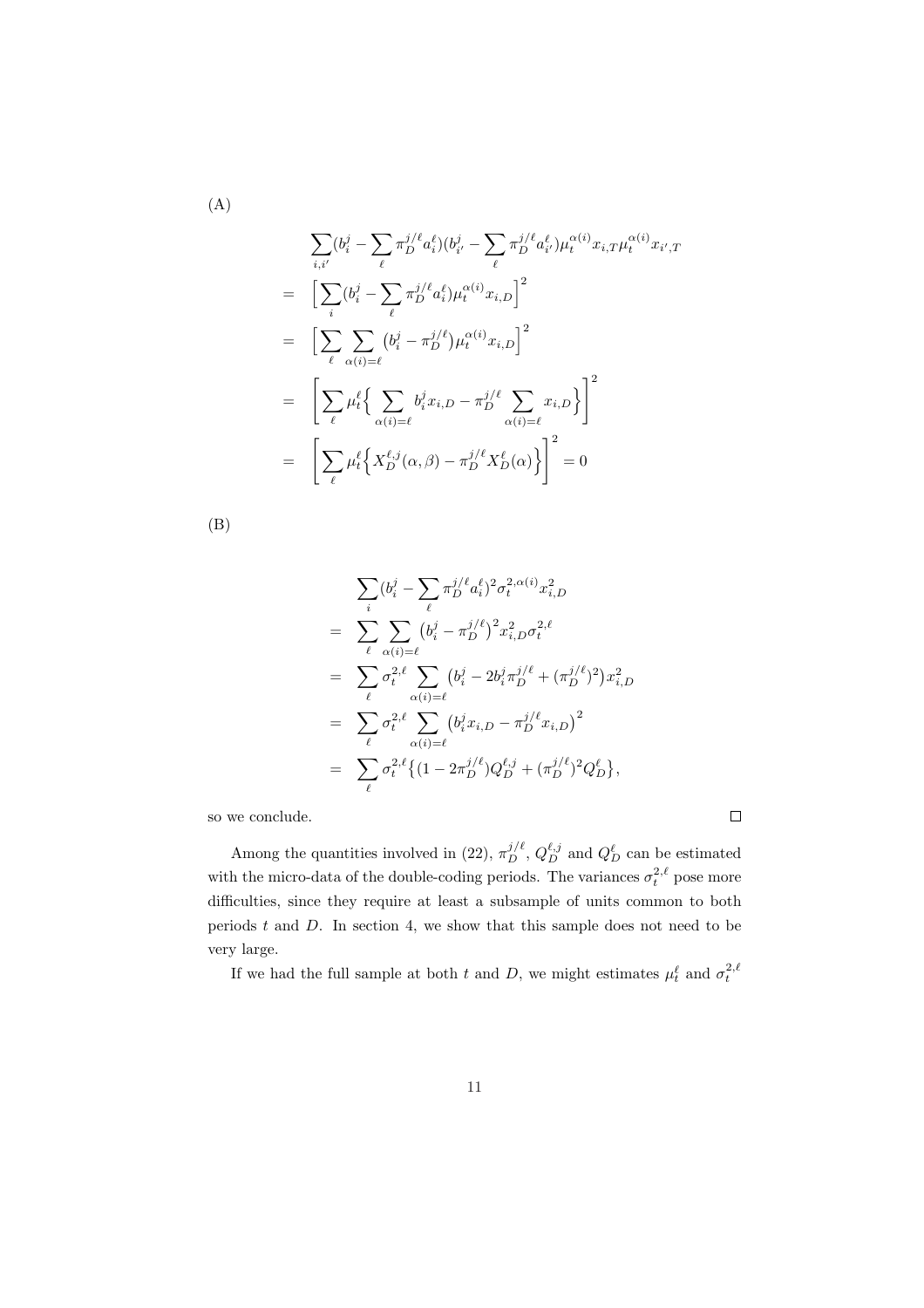as follows,

$$
\hat{\mu}_t^\ell = \frac{1}{m^\ell} \sum_{i \in S^\ell} \zeta_{i,t} \tag{23}
$$

$$
\hat{\sigma}_t^{2,\ell} = \frac{1}{m^{\ell}} \sum_{i \in S^{\ell}} (\zeta_{i,t} - \hat{\mu}_t^{\ell})^2.
$$
 (24)

If we only have a subsample  $S_1^{\ell}$  of  $m_1^{\ell}$  units common to t and D, we would replace  $m^{\ell}$  and  $S^{\ell}$  by  $m_1^{\ell}$  and  $S_1^{\ell}$ , in (23)–(24).

# 4 Application

In this section, we will show the results of an application of the previous analysis to real data. Now, the old and new classifications will be NACE rev. 1.1 and NACE rev. 2, both of them at the division (two digit) level.

The part of (19) due to the sampling errors of  $\hat{X}_t^{\ell}(\alpha)$  can be easily calculated and it is not the main concern for us. Hence, we will assume that our sample is the whole population, so the sampling errors are null and we focus on the first term in (19).

On the other hand, if we intend to assess the validity of the estimates of proposition 2, we need to compare the estimates to the true errors, that is, we need the actual values of  $X_t^j(\beta)$  for some t outside the double classification period. We can do this because we have available data classified according to both classifications for several years.

In 4.1, we describe the survey to which we apply the previous results and the process of reclassification of the individual units, in 4.2, we analyze the estimation of the variances  $\sigma^{2,\ell}$  and in 4.3 we discuss the results.

#### 4.1 The data

We have used for our study the data from the Industrial Turnover and New Orders survey. Let us describe the main features of the survey.

- The data are requested in a monthly basis and the series start in January 2002.
- The sample contains around 13.500 units (the statistical unit is the establishment). It is not a probabilistic sample, but a cutoff one. The criterion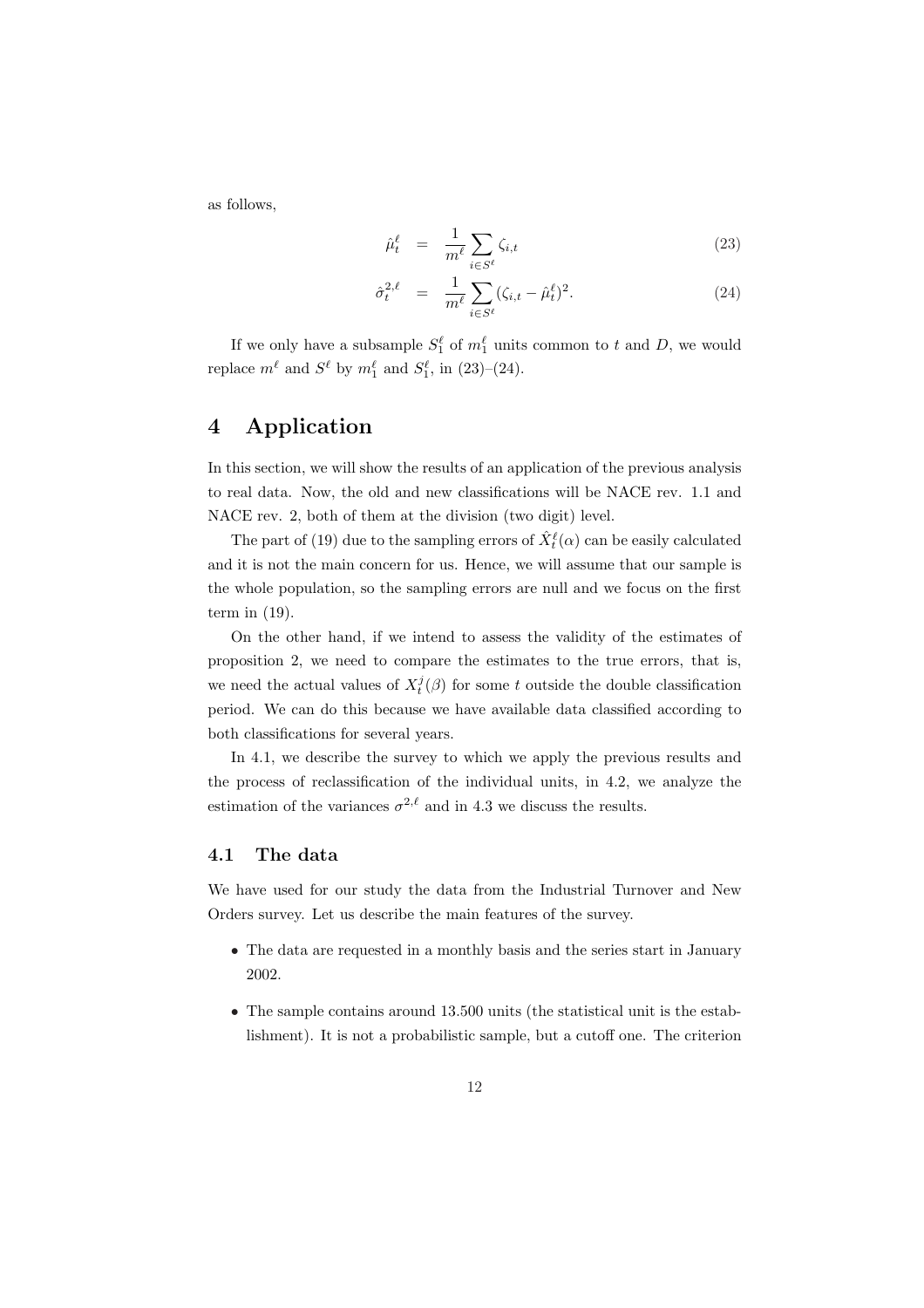for a unit to be included is the number of employees. Consequently, the sample is quite stable along the time.

In order to reclassify the units, we have used the following sources,

- One to one relationships between NACE rev. 1.1 and NACE rev. 2.
- PRODCOM data that provided value of production for all products of each establishment.
- Structural Statistics that provided double-classification at the enterprise level (only 2005).
- Manual work

The sample of the Turnover/New Orders survey is not a probabilistic one. Instead, all units with the variable 'number of employees' over a certain threshold are included. Consequently, but for the small number of unclassified units, the recalculated totals are the same as those we would have produced during the lifetime of the survey if we had used the NACE rev. 2. For a few divisions, the number of units was too low to obtain reliable results and therefore they have been excluded of the study.

## 4.2 Estimation of the variances

The estimation of the variances  $\sigma_t^{2,\ell}$  posed some difficulties. The distributions of the  $\zeta_t^i$  have long tails on the right side (skewness often above ten and reaching in some cases 15) and the naive estimator proposed in (23)–(24) is not robust enough. On the other hand, the logarithm-transformed distributions look more familiar, as we can see in figure 1. Thus, we assume a log-normal model. In order to make the estimates even more robust, we use the 0.01-trimmed mean, that is, we exclude the 1% extreme values on the right and the left tails. Thus,

$$
\xi_{i,t} = \log \zeta_{i,t} \tag{25}
$$

$$
\hat{\mu}_{\xi,t}^{\ell} = \frac{1}{m^{\ell}} \sum_{i \in S^{\ell,*}} \xi_{i,t} \tag{26}
$$

$$
\hat{\sigma}_{\xi,t}^{2,\ell} = \frac{1}{m^{\ell}} \sum_{i \in S^{\ell,*}} (\xi_{i,t} - \hat{\mu}_{\xi,t}^{\ell})^2 \tag{27}
$$

$$
\hat{\mu}_t^{\ell} = \exp\left(\hat{\mu}_{\xi,t}^{\ell} + \frac{1}{2}\hat{\sigma}_{\xi,t}^{2,\ell}\right)
$$
\n(28)

$$
\hat{\sigma}_t^{2,\ell} = \left\{ \exp\left(\hat{\sigma}_{\xi,t}^{2,\ell}\right) - 1 \right\} \exp\left(2\hat{\mu}_{\xi,t}^{\ell} + \hat{\sigma}_{\xi,t}^{2,\ell}\right),\tag{29}
$$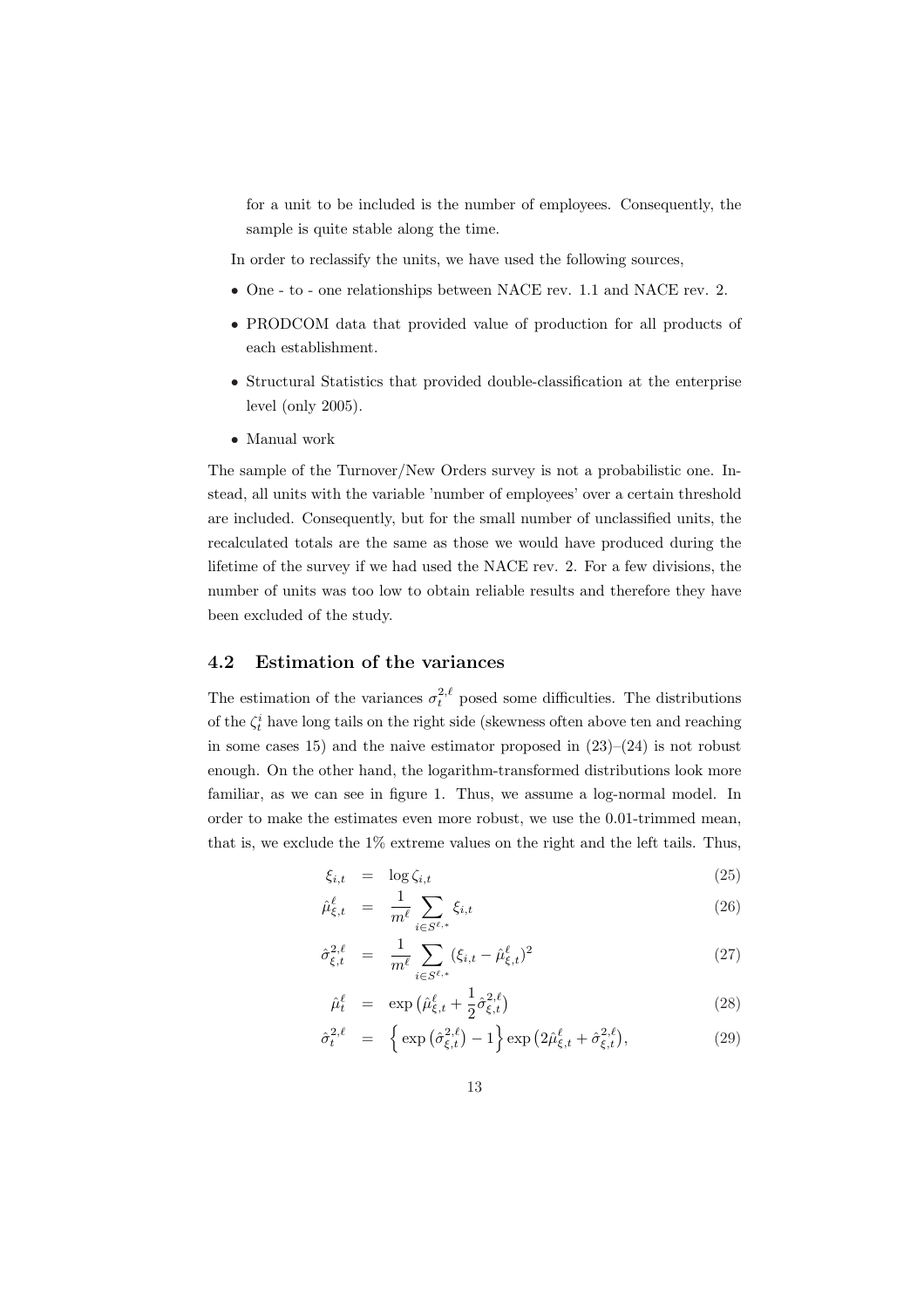



Figure 1: Histogram of  $\log \zeta$  for  $t = 1$  and  $\ell = 5$ . The 1% extreme values on both sides are removed.

The assumption that we have at our disposal the micro-data to estimate  $\mu_t^{\ell}$ and  $\sigma_t^{2,\ell}$  according to the method we have described is in contradiction with an underlying assumption that makes necessary the CMM, namely, that we do not know how to relate the units in  $t$  and  $D$  (since if we were able to, then most of the unit reclassification work would be done, besides the problem of units that change their activity along time). Consequently, we have made an estimation under the more restrictive assumption of equal moments for all activities. In other words, we estimate common  $\mu_t$  and  $\sigma_t$  for all  $\ell$ . This allows for a more realistic application of the method, since we can draw a subsample and estimate  $\sigma_t$  with it.

#### 4.3 Results

We have obtained the real and estimate error for the divisions, using different  $\hat{\sigma}^2, \ell_t$  estimates for each division (table 1). In tables 2, 3 and 4, we present the results when a common  $\hat{\sigma}_t^2$  is estimated for all  $\ell$ , using the whole sample, a subsample of about 5% and one of about 1%, respectively.

Even in the worst case (table 4), the estimates provide a reasonable guide about the level of magnitude of the error. If we regress the 28 real errors on their estimates, we find that the estimates explain most of the variation of the error  $(R^2 = 0.82)$ , but the trend is 0.34, so we are overestimating the error by a factor of around three. This means that at this point, the estimates are useful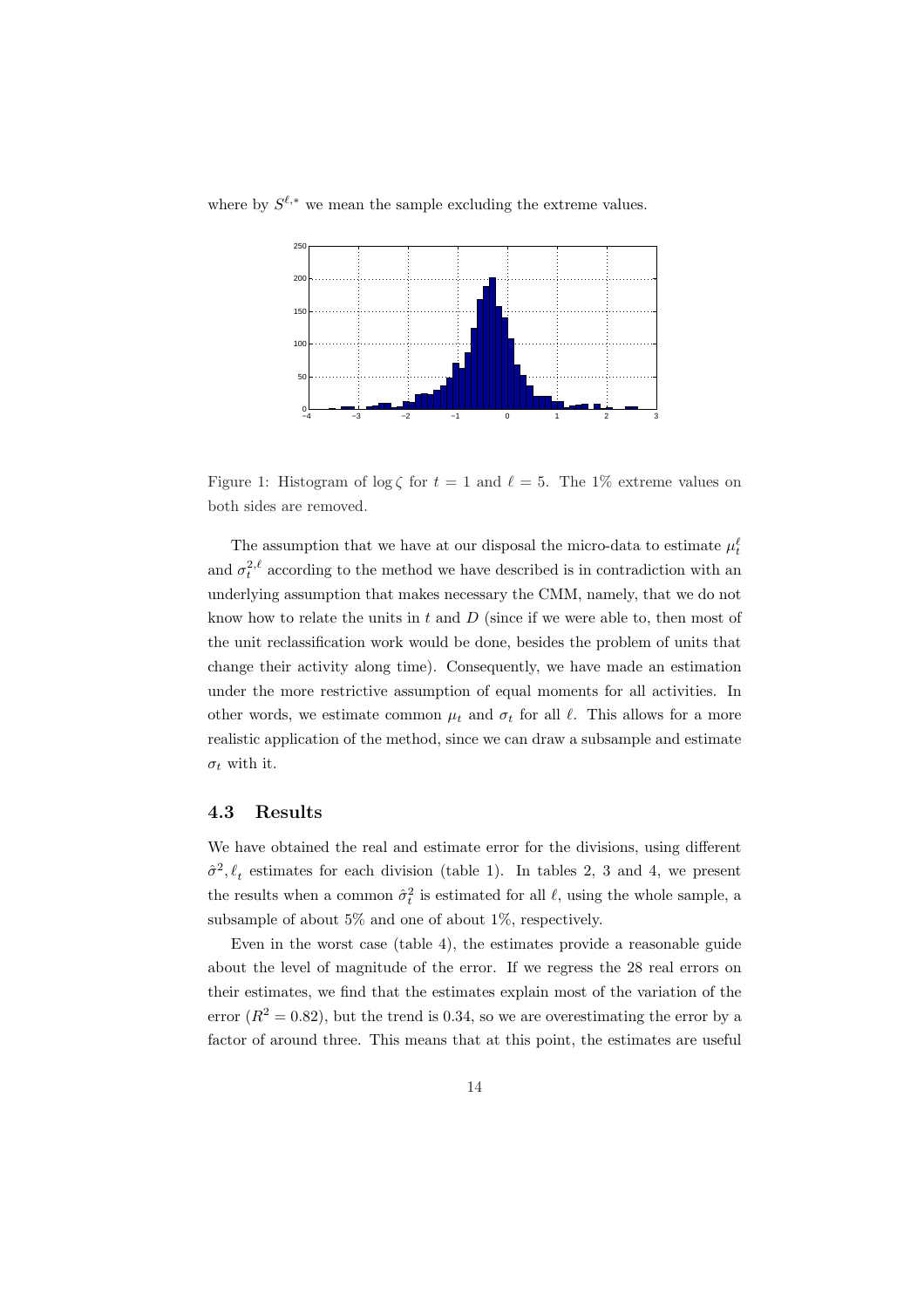to: (a) know the level of magnitude of the errors and (b) detect the classes where the greatest quality problems are. The analysis of the sources of the detected overestimation of the error remains for future research, together with the generalization to estimators other than the Horvitz-Thompson.

# References

- [1] Van den Brakel, J. (2009). Sampling and estimation techniques for the implementation of the NACE Rev. 2 in Business Surveys. Statistics Netherlands Discussion paper (09013).
- [2] Yuskavage, R. (2007). Converting historical industry time series data from SIC to NAICS. BEA Papers, Bureau of Economic Analysis.
- [3] James, G. (2008). Backcasting, for use in Short Term Statistics, UK Office for National Statistics.
- [4] Buiten, G., J. Kampen and S. Vergouw (2009). Producing historical time series for STS-statistics in NACE Rev. 2: Theory with an application in industrial turnover in the Netherlands (1995 - 2008). Statistics Netherlands Discussion paper (09001).
- [5] Caporin, M. and D. Sartore (2006). Methodological aspects of time series back-calculation. Proceedings of the Workshop on frontiers in benchmarking techniques and their application to official statistics, Luxembourg, 6–7 April, Eurostat Working Paper series.
- [6] Angelini, E., J. Henry and M. Marcellino (2003). Interpolation and backdating with a large information set. European Central Bank Working Paper series, no. 252.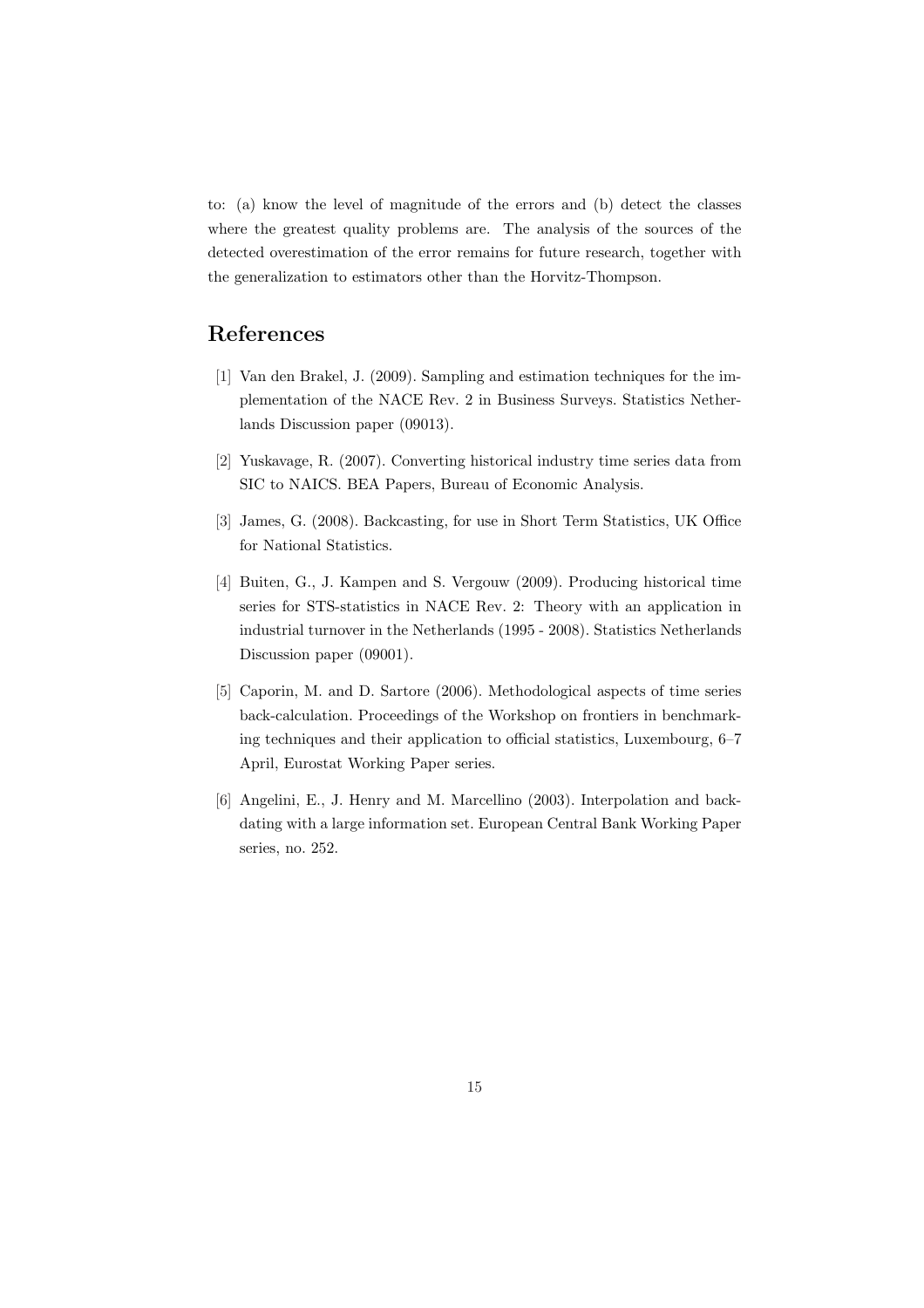| div. | real   | estimate | div. | real   | estimate |
|------|--------|----------|------|--------|----------|
| 5    | 0.0222 | 0.0549   | 21   | 0.0898 | 0.1416   |
| 6    | 0.4223 | 3.5794   | 22   | 0.0166 | 0.0166   |
| 8    | 0.1159 | 0.1695   | 23   | 0.0101 | 0.0250   |
| 10   | 0.0352 | 0.0251   | 24   | 0.0028 | 0.0093   |
| 11   | 0.1528 | 0.1071   | 25   | 0.0270 | 0.0276   |
| 12   | 0.0000 | 0.0000   | 26   | 0.0211 | 0.1051   |
| 13   | 0.1172 | 0.0595   | 27   | 0.1567 | 0.1300   |
| 14   | 0.1045 | 0.0420   | 28   | 0.1332 | 0.1368   |
| 15   | 0.0278 | 0.0409   | 29   | 0.0143 | 0.0207   |
| 16   | 0.0039 | 0.0115   | 30   | 0.0783 | 0.3252   |
| 17   | 0.0109 | 0.0068   | 31   | 0.0813 | 0.0791   |
| 18   | 0.0967 | 0.1159   | 32   | 0.0698 | 0.1449   |
| 19   | 0.0065 | 0.0083   | 33   | 0.1437 | 0.4889   |
| 20   | 0.0414 | 0.0611   | 35   | 0.0819 | 0.0112   |

Table 1: Relative error estimated and real (moments depending on  $\ell).$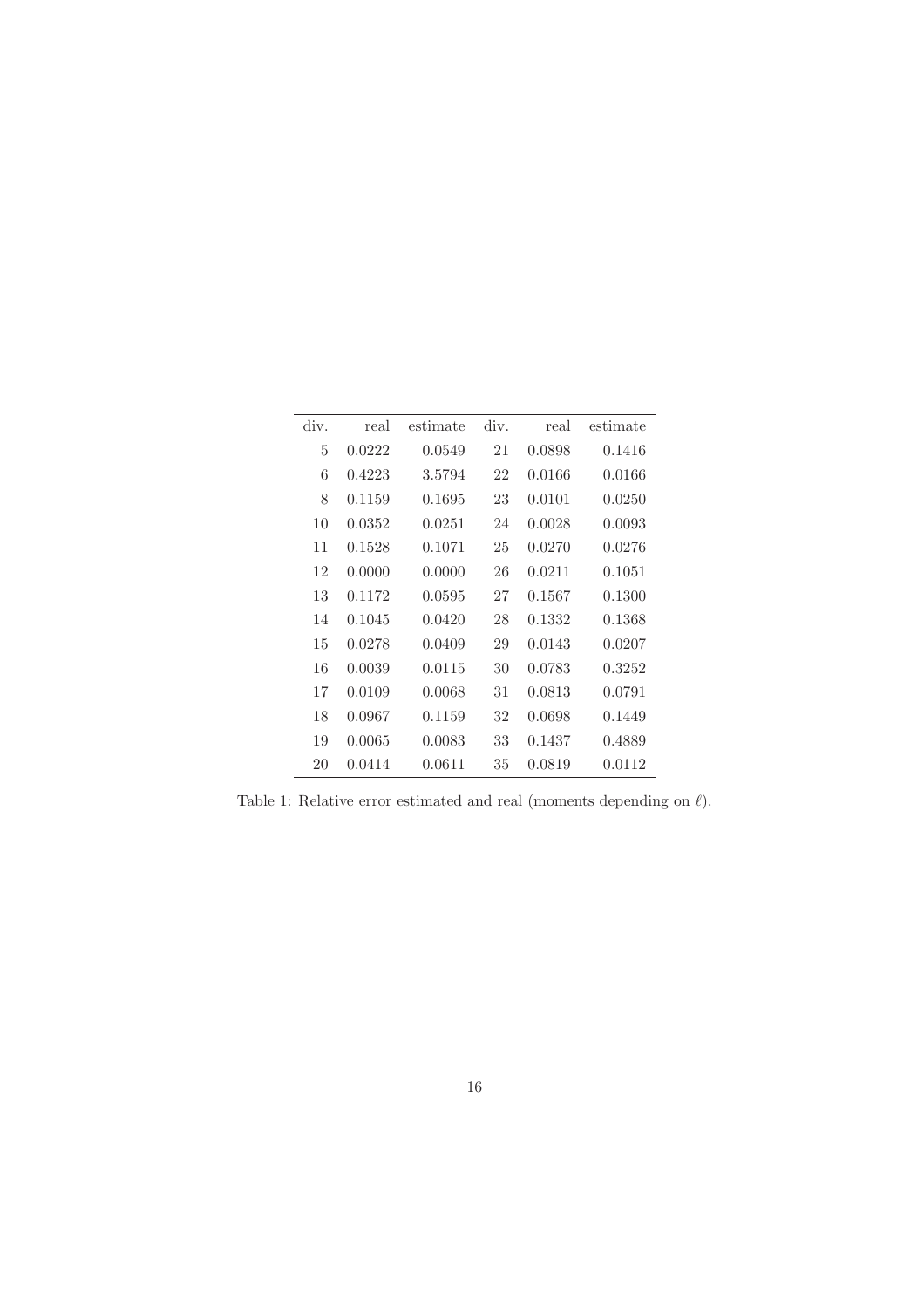| div. | real    | estimate | div. | real    | estimate |
|------|---------|----------|------|---------|----------|
| 5    | 0.02223 | 0.04334  | 21   | 0.08979 | 0.17317  |
| 6    | 0.42233 | 1.05881  | 22   | 0.01658 | 0.02009  |
| 8    | 0.11588 | 0.15840  | 23   | 0.01007 | 0.01965  |
| 10   | 0.03519 | 0.02851  | 24   | 0.00285 | 0.00954  |
| 11   | 0.15281 | 0.12107  | 25   | 0.02698 | 0.02651  |
| 12   | 0.00000 | 0.00000  | 26   | 0.02108 | 0.06543  |
| 13   | 0.11717 | 0.05375  | 27   | 0.15671 | 0.12403  |
| 14   | 0.10445 | 0.03690  | 28   | 0.13318 | 0.12386  |
| 15   | 0.02779 | 0.02650  | 29   | 0.01426 | 0.01942  |
| 16   | 0.00386 | 0.01082  | 30   | 0.07833 | 0.17680  |
| 17   | 0.01088 | 0.00754  | 31   | 0.08131 | 0.07141  |
| 18   | 0.09674 | 0.12690  | 32   | 0.06984 | 0.12924  |
| 19   | 0.00652 | 0.01671  | 33   | 0.14367 | 0.27365  |
| 20   | 0.04138 | 0.07629  | 35   | 0.08187 | 0.00900  |

Table 2: Relative error estimated and real (same moment estimates for every  $\ell$ ).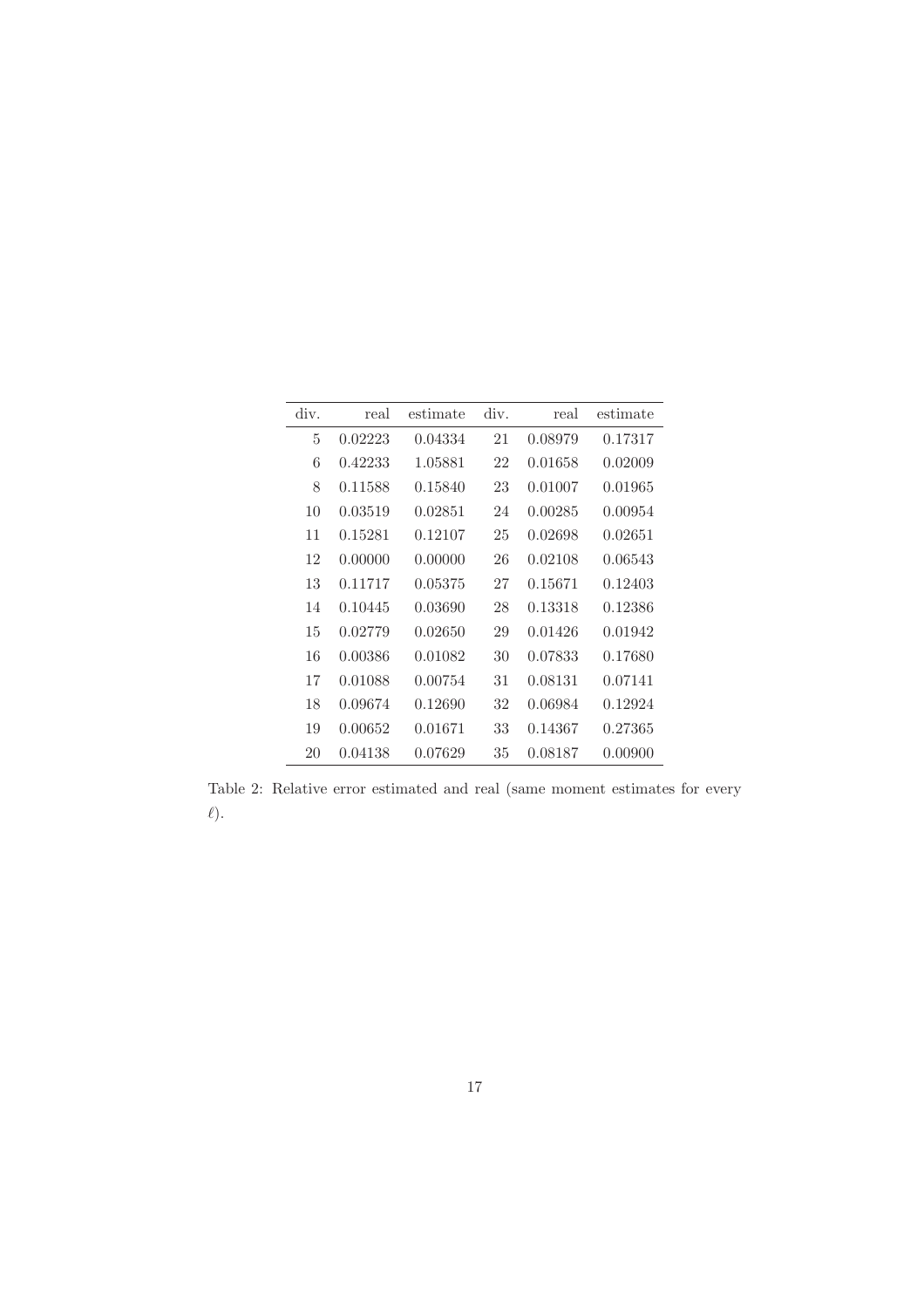| div. | real    | estimate | div. | real    | estimate |
|------|---------|----------|------|---------|----------|
| 5    | 0.02223 | 0.04419  | 21   | 0.08979 | 0.17635  |
| 6    | 0.42233 | 1.08211  | 22   | 0.01658 | 0.02044  |
| 8    | 0.11588 | 0.16108  | 23   | 0.01007 | 0.02000  |
| 10   | 0.03519 | 0.02899  | 24   | 0.00285 | 0.00969  |
| 11   | 0.15281 | 0.12315  | 25   | 0.02698 | 0.02695  |
| 12   | 0.00000 | 0.00000  | 26   | 0.02108 | 0.06666  |
| 13   | 0.11717 | 0.05466  | 27   | 0.15671 | 0.12609  |
| 14   | 0.10445 | 0.03753  | 28   | 0.13318 | 0.12593  |
| 15   | 0.02779 | 0.02703  | 29   | 0.01426 | 0.01976  |
| 16   | 0.00386 | 0.01100  | 30   | 0.07833 | 0.18005  |
| 17   | 0.01088 | 0.00767  | 31   | 0.08131 | 0.07268  |
| 18   | 0.09674 | 0.12924  | 32   | 0.06984 | 0.13151  |
| 19   | 0.00652 | 0.01694  | 33   | 0.14367 | 0.27834  |
| 20   | 0.04138 | 0.07763  | 35   | 0.08187 | 0.00918  |

Table 3: Relative error estimated and real (same moment estimates for every  $\ell$ ) in a subsample of 5% of the whole sample.